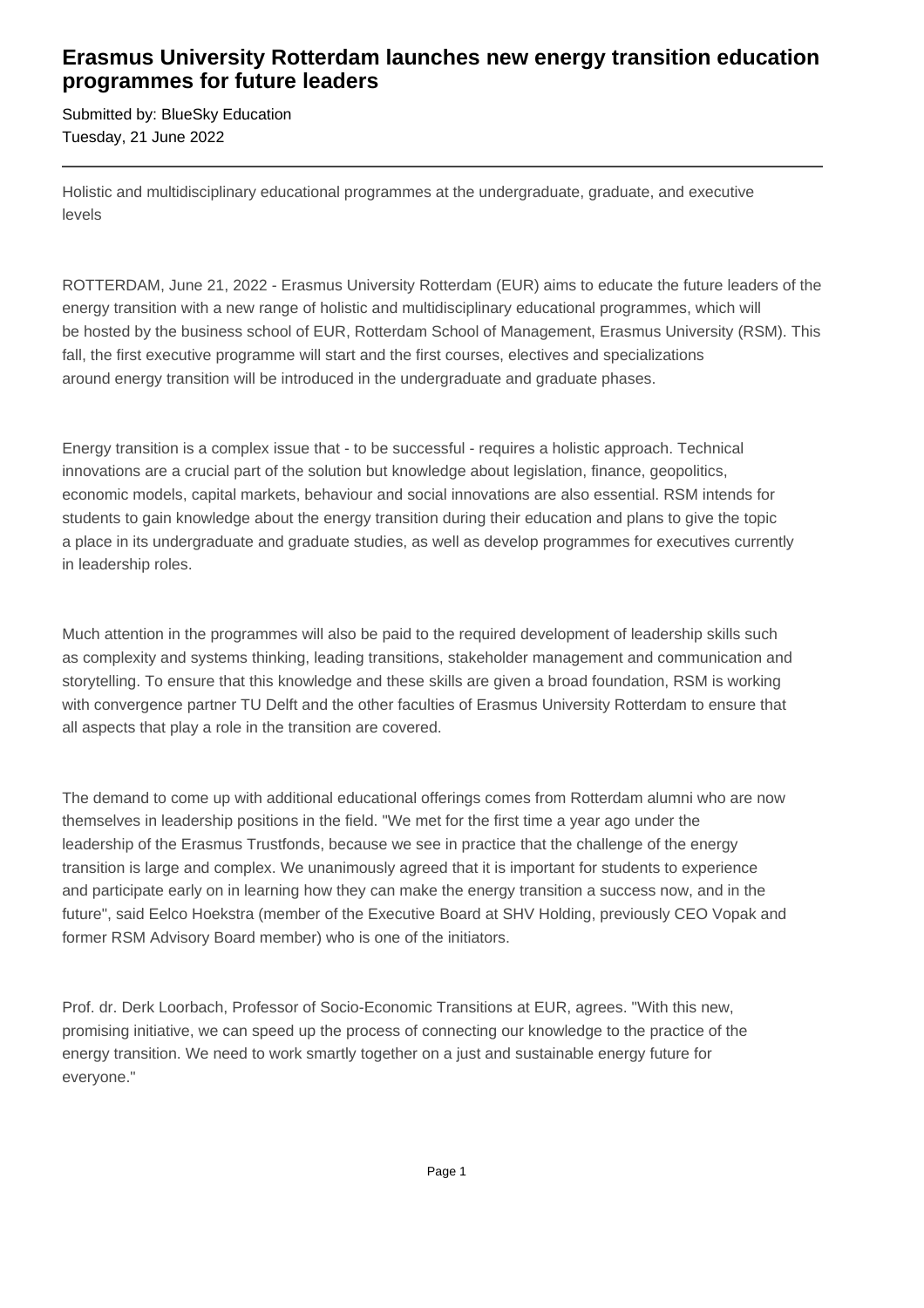The Erasmus Trustfonds, the university's support fund (ANBI) has raised  $\epsilon$ 1.5 million in donations together with 15 founding partners for the Energy Transition Fund as seed money to set up the new education programme and manages these funds. The partners will share learnings from practice for the programme development, but EUR is responsible for the design and management of the programmes. In addition to setting up the education program, there is the intention to set up a research institute.

"There is a lot of interest in the topic of energy transition. I am incredibly happy with the collaboration with TU Delft and other partners that will enable us to put together a broad initiative. It is important that the current generation of students can break new ground and be prepared for one of the greatest challenges of our time. Our mission is to be a force for positive change – and educating future leaders that help to make this change happen is a core task of our academic institution'', says prof. dr. Ansgar Richter, dean at RSM.

"The current industry leaders themselves can share their knowledge and experience for a few more years, but then they really pass the baton for this complex challenge to the next generation. We want to feed the young generation with knowledge and perspectives from science, government and business as soon as possible and they will feed us vice versa", Hoekstra said. "I am therefore more than thrilled that RSM has enthusiastically embraced the initiative, sharing with us the urgency that it will take more than just technological knowledge to manage the necessary transition."

## /ENDS

For more information about RSM or this release, please contact Willem Koolhaas, Director Corporate Marketing and Communications for RSM, on +31 10 408 2222 or by email at wkoolhaas@rsm.nl or Margot Bleeker, Director of Erasmus Trustfonds, on +31 10 411 05 96 or by email at m.bleeker@trustfonds.nl.

### About RSM

Rotterdam School of Management, Erasmus University (RSM) is one of Europe's top-ranked business schools. RSM provides ground-breaking research and education furthering excellence in all aspects of management and is based in the international port city of Rotterdam – a vital nexus of business, logistics and trade. RSM's primary focus is on developing business leaders with international careers who can become a force for positive change by carrying their innovative mindset into a sustainable future. Our first-class range of bachelor, master, MBA, PhD and executive programmes encourage them to become critical, creative, caring and collaborative thinkers and doers. Study information and activities for future students, executives and alumni are also organised from the RSM office in Chengdu, China. www.rsm.nl (http://www.rsm.nl)